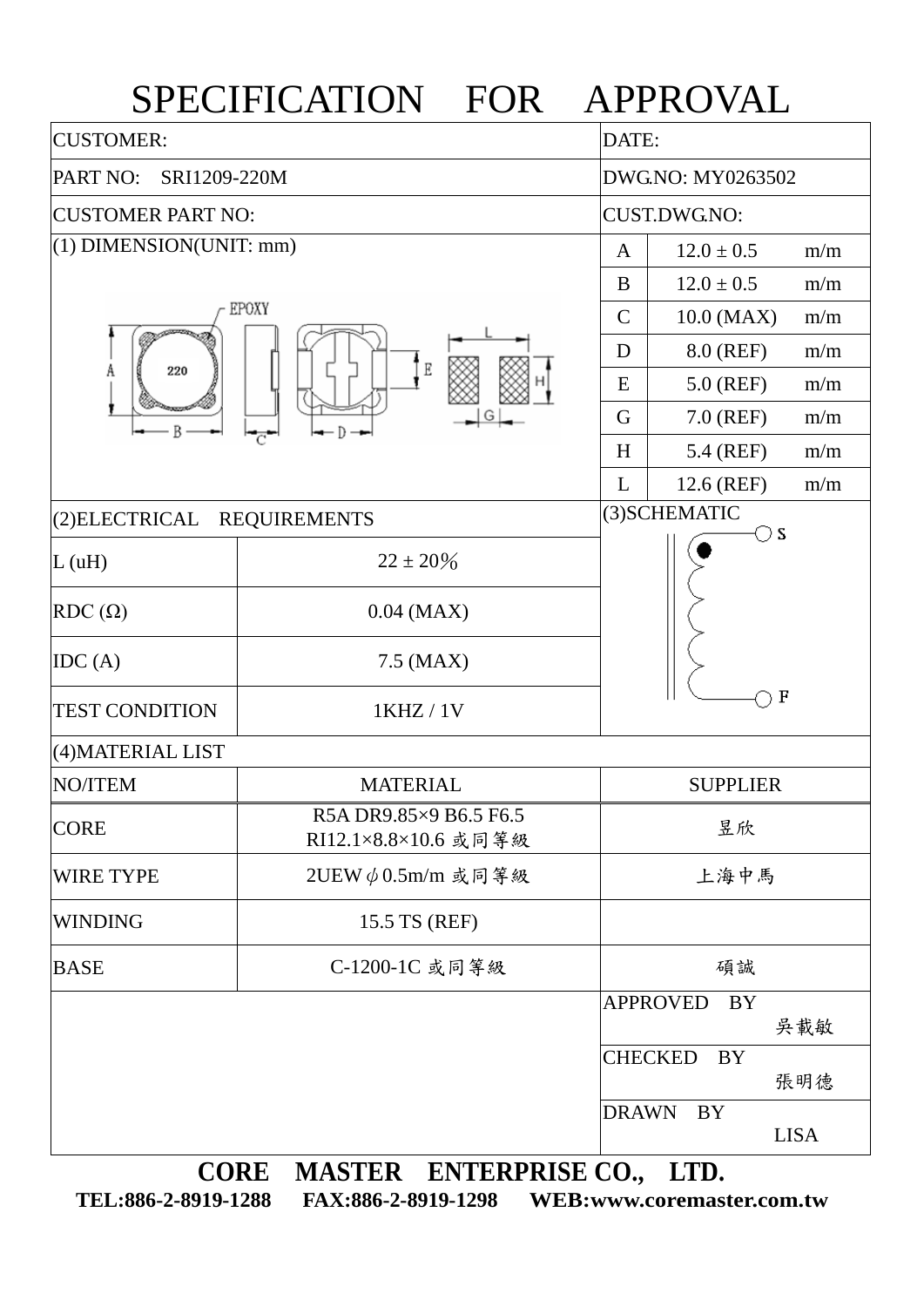| <b>CUSTOMER:</b>          |                                                                  |                          |                     | DATE:                |                                    |                   |  |  |
|---------------------------|------------------------------------------------------------------|--------------------------|---------------------|----------------------|------------------------------------|-------------------|--|--|
| PART NO: SRI1209-220M     |                                                                  |                          | DWG.NO: MY0263502   |                      |                                    |                   |  |  |
| <b>CUSTOMER PART NO:</b>  |                                                                  |                          | <b>CUST.DWG.NO:</b> |                      |                                    |                   |  |  |
| TEST CONDITION: 1KHZ / 1V |                                                                  |                          |                     | DIMENSION (UNIT: mm) |                                    |                   |  |  |
| <b>ITEM</b>               | L<br>(uH)                                                        | <b>RDC</b><br>$(\Omega)$ | <b>IDC</b><br>(A)   | $\mathbf{A}$         | B                                  | $\mathcal{C}$     |  |  |
| <b>SPEC</b>               | 22<br>$\pm$ 20%                                                  | 0.04<br>(MAX)            | 7.5<br>(MAX)        | 12.0<br>± 0.5        | 12.0<br>± 0.5                      | 10.0<br>(MAX)     |  |  |
| $\mathbf{1}$              | 24.3                                                             | 0.027                    | OK                  | 12.07                | 12.07                              | 9.49              |  |  |
| $\overline{2}$            | 23.6                                                             | 0.028                    | OK                  | 12.04                | 12.03                              | 9.51              |  |  |
| $\overline{3}$            | 25.3                                                             | 0.028                    | OK                  | 12.04                | 12.07                              | 9.54              |  |  |
| $\overline{4}$            | 26.1                                                             | 0.026                    | OK                  | 12.04                | 12.03                              | 9.51              |  |  |
| 5                         | 22.4                                                             | 0.027                    | OK                  | 12.07                | 12.07                              | 9.49              |  |  |
| 6                         | 26.1                                                             | 0.028                    | OK                  | 12.05                | 12.04                              | 9.51              |  |  |
| $\tau$                    | 22.7                                                             | 0.027                    | OK                  | 12.08                | 12.06                              | 9.52              |  |  |
| 8                         | 23.6                                                             | 0.026                    | OK                  | 12.05                | 12.04                              | 9.51              |  |  |
| 9                         | 24.5                                                             | 0.028                    | OK                  | 12.08                | 12.06                              | 9.52              |  |  |
| 10                        | 23.5                                                             | 0.028                    | <b>OK</b>           | 12.04                | 12.07                              | 9.54              |  |  |
| $\bar{\mathbf{X}}$        | 24.2                                                             | 0.027                    |                     | 12.06                | 12.05                              | 9.51              |  |  |
| $\mathbf R$               | 3.7                                                              | 0.002                    |                     | 0.04                 | 0.04                               | 0.05              |  |  |
| <b>TEST</b><br>VR-131     | <b>INSTRUMENTS</b><br>HIOKI3532-50 LCR METER<br><b>RDC METER</b> |                          |                     |                      | <b>APPROVED</b>                    | <b>BY</b><br>吳載敏  |  |  |
| CH-301A BA/S CURRENT      |                                                                  |                          |                     |                      | <b>CHECKED</b><br><b>BY</b><br>張明德 |                   |  |  |
|                           |                                                                  |                          |                     |                      | <b>DRAWN</b>                       | BY<br><b>LISA</b> |  |  |

**TEL:886-2-8919-1288 FAX:886-2-8919-1298 WEB:www.coremaster.com.tw**